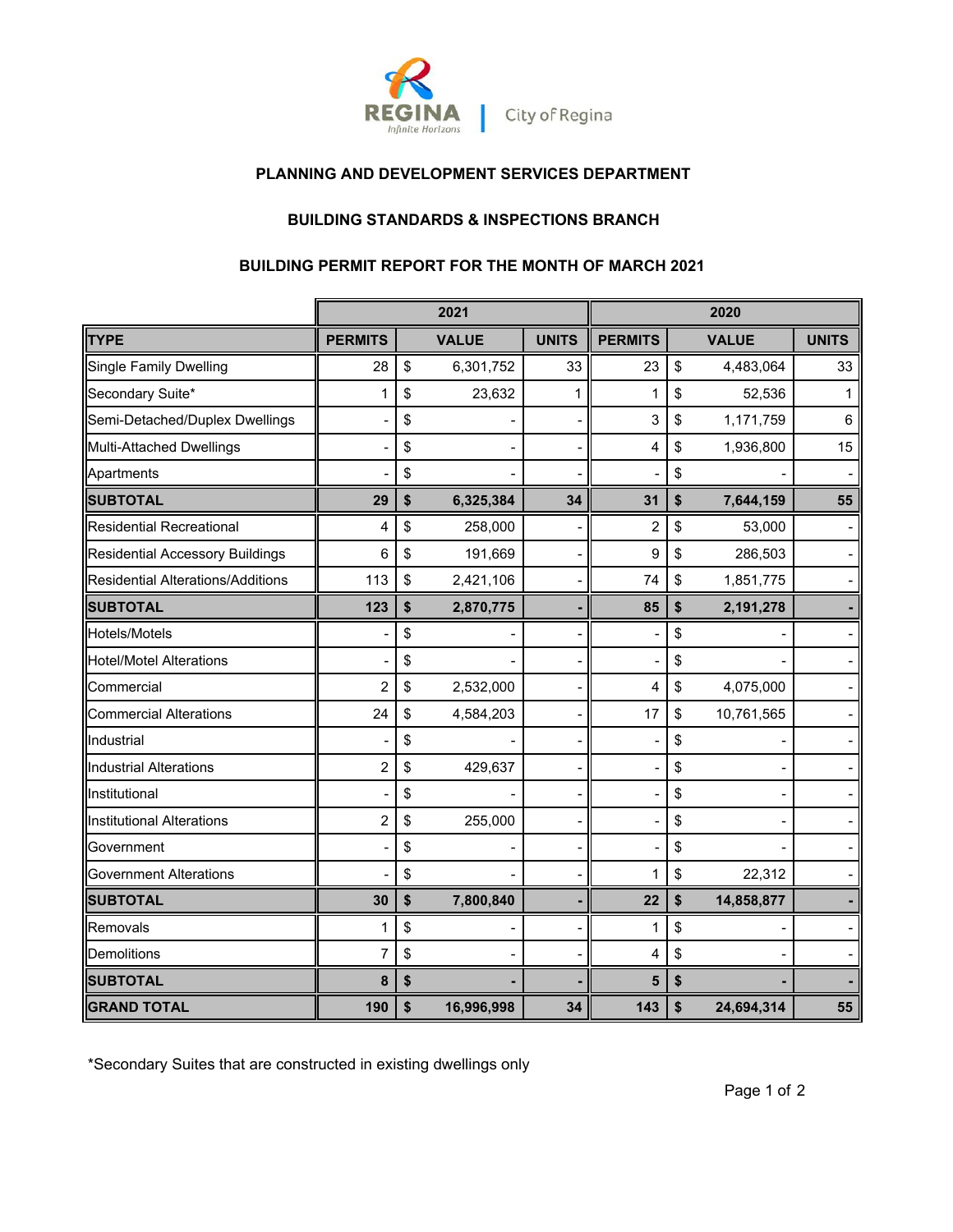

### **PLANNING AND DEVELOPMENT SERVICES DEPARTMENT**

#### **BUILDING STANDARDS & INSPECTIONS BRANCH**

# **BUILDING PERMIT REPORT FOR THE MONTHS OF JANUARY - MARCH 31, 2021**

|                                        |                | 2021             |                | 2020           |    |              |                |
|----------------------------------------|----------------|------------------|----------------|----------------|----|--------------|----------------|
| <b>TYPE</b>                            | <b>PERMITS</b> | <b>VALUE</b>     | <b>UNITS</b>   | <b>PERMITS</b> |    | <b>VALUE</b> | <b>UNITS</b>   |
| Single Family Dwelling                 | 65             | \$<br>14,745,290 | 76             | 49             | \$ | 10,478,971   | 60             |
| Secondary Suite*                       | $\overline{c}$ | \$<br>55,462     | 2              | $\overline{2}$ | \$ | 83,046       | $\overline{c}$ |
| Semi-Detached/Duplex Dwellings         | 1              | \$<br>367,284    | $\overline{2}$ | 5              | \$ | 1,768,076    | 10             |
| Multi-Attached Dwellings               | 8              | \$<br>3,509,846  | 22             | 16             | \$ | 9,458,675    | 63             |
| Apartments                             | 5              | \$<br>4,185,426  | 47             | 4              | \$ | 2,140,000    | 16             |
| <b>SUBTOTAL</b>                        | 81             | \$<br>22,863,307 | 149            | 76             | \$ | 23,928,769   | 151            |
| <b>Residential Recreational</b>        | 4              | \$<br>258,000    |                | 4              | \$ | 177,000      |                |
| <b>Residential Accessory Buildings</b> | 23             | \$<br>623,653    |                | 14             | \$ | 390,097      |                |
| Residential Alterations/Additions      | 297            | \$<br>6,700,859  |                | 231            | \$ | 4,694,486    |                |
|                                        | 324            | \$<br>7,582,512  |                | 249            | \$ | 5,261,583    |                |
| Hotels/Motels                          |                | \$               |                | 1              | \$ | 4,500,000    |                |
| <b>Hotel/Motel Alterations</b>         |                | \$               |                | 1              | \$ | 59,500       |                |
| Commercial                             | 5              | \$<br>4,630,788  |                | 14             | \$ | 8,650,000    |                |
| <b>Commercial Alterations</b>          | 52             | \$<br>11,105,082 |                | 58             | \$ | 28,012,482   |                |
| Industrial                             | 1              | \$<br>400,000    |                | 4              | \$ | 15,170,000   |                |
| <b>Industrial Alterations</b>          | $\overline{c}$ | \$<br>429,637    |                | 1              | \$ | 536,764      |                |
| Institutional                          |                | \$               |                | 3              | \$ | 430,000      |                |
| Institutional Alterations              | 8              | \$<br>2,763,000  |                | 4              | \$ | 414,000      |                |
| Government                             |                | \$               |                | $\overline{c}$ | \$ | 1,220,000    |                |
| <b>Government Alterations</b>          | $\overline{7}$ | \$<br>3,773,106  |                | $\overline{2}$ | \$ | 172,312      |                |
| <b>SUBTOTAL</b>                        | 75             | \$<br>23,101,612 |                | 90             | \$ | 59,165,058   |                |
| Removals                               | 6              | \$               |                | 3              | \$ |              |                |
| Demolitions                            | 20             | \$               |                | 12             | \$ |              |                |
| <b>SUBTOTAL</b>                        | 26             | \$               |                | 15             | \$ |              |                |
| <b>GRAND TOTAL</b>                     | 506            | \$<br>53,547,431 | 149            | 430            | \$ | 88,355,410   | 151            |

\*Secondary Suites that are constructed in existing dwellings only